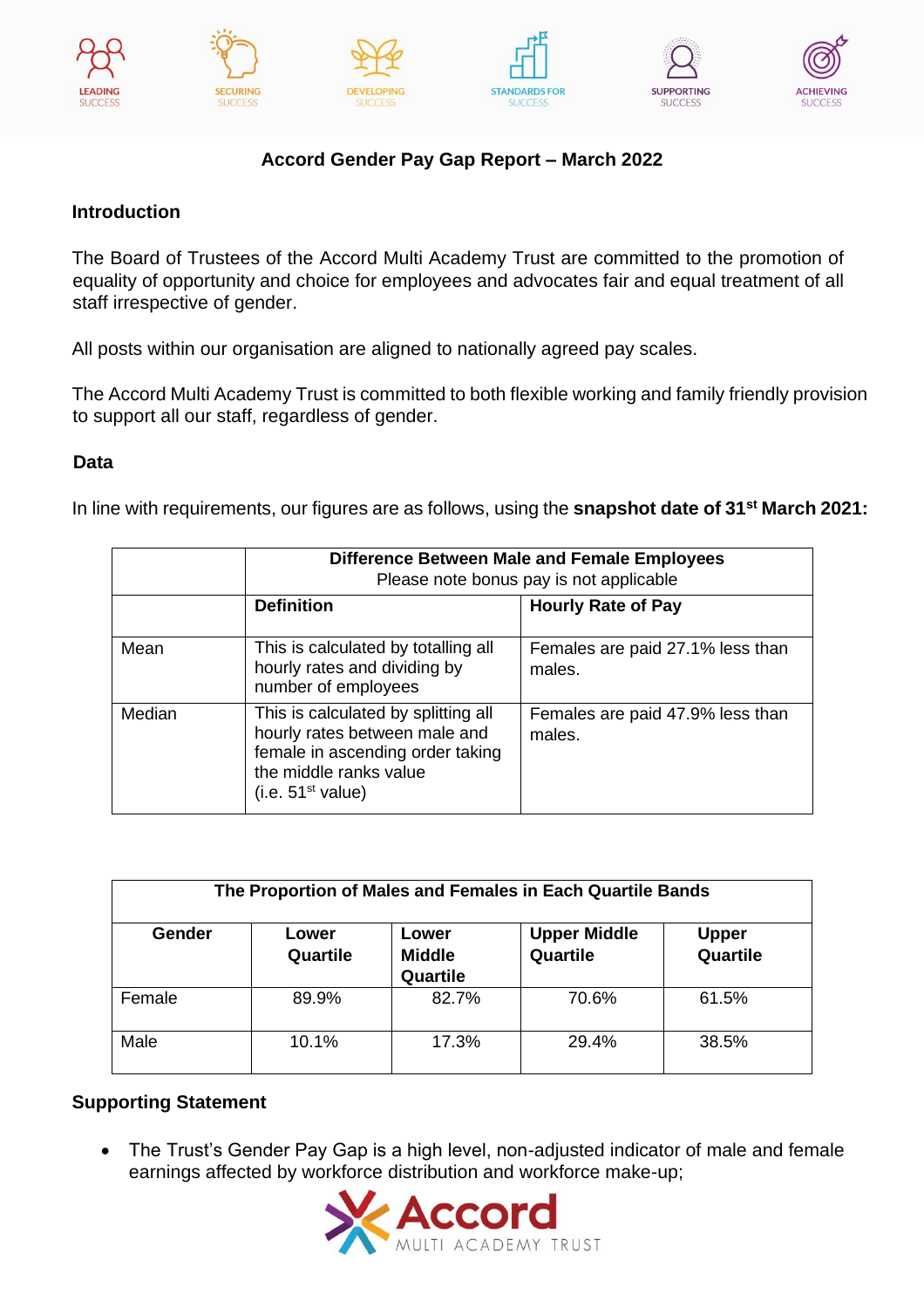- As the figures demonstrate, the majority of staff in the lowest quartiles are predominantly female therefore, the gap between the 'average' female hourly rate of pay and the 'average' male hourly rate of pay is affected; this is predominantly a result of a historical imbalance in the education sector and inherited within schools, where a disproportionate number of lower paid support staff roles are occupied by female colleagues;
- Our figures show females outnumber males in the upper quartile and the upper middle quartile, demonstrating a higher percentage of females in senior leadership / executive positions within the Trust;
- The overall gender pay gap reflects workforce composition rather than pay inequalities.
- The review and overview of the Trust's Gender Pay Gap data over the years in which reporting has been required is shown in Appendix 1.

#### **How are we supporting gender equality in the Trust?**

- We continue to challenge wherever possible, the historical imbalance of the disproportionate number of lower paid support staff roles being occupied by female colleagues.
- We ensure that all senior leaders and human resources staff undertake recruitment training, including recognising and challenging unconscious gender bias.
- We continue to further cultivate our flexible working culture, underpinned by supportive leadership and management teams, advice and policies.
- We are also committed to an ongoing review and extension of our professional development and collaboration opportunities for all staff to enable all employees to realise their full potential and progress for promotion should they so choose.
- Underpinning all of our actions is the Trust's Equality and Diversity Policy which sets out our commitment to ensure that all people within the Trust, including pupils and staff, feel respected and valued and that recruitment and selection is open, transparent, fair and equal.

I confirm that the information published here has been prepared from our payroll data on the snapshot date and is an accurate representation of Gender Pay Gap information for the Accord Multi Academy Trust.

**Alan Warboys CEO for Accord Multi Academy Trust 23 March 2022**